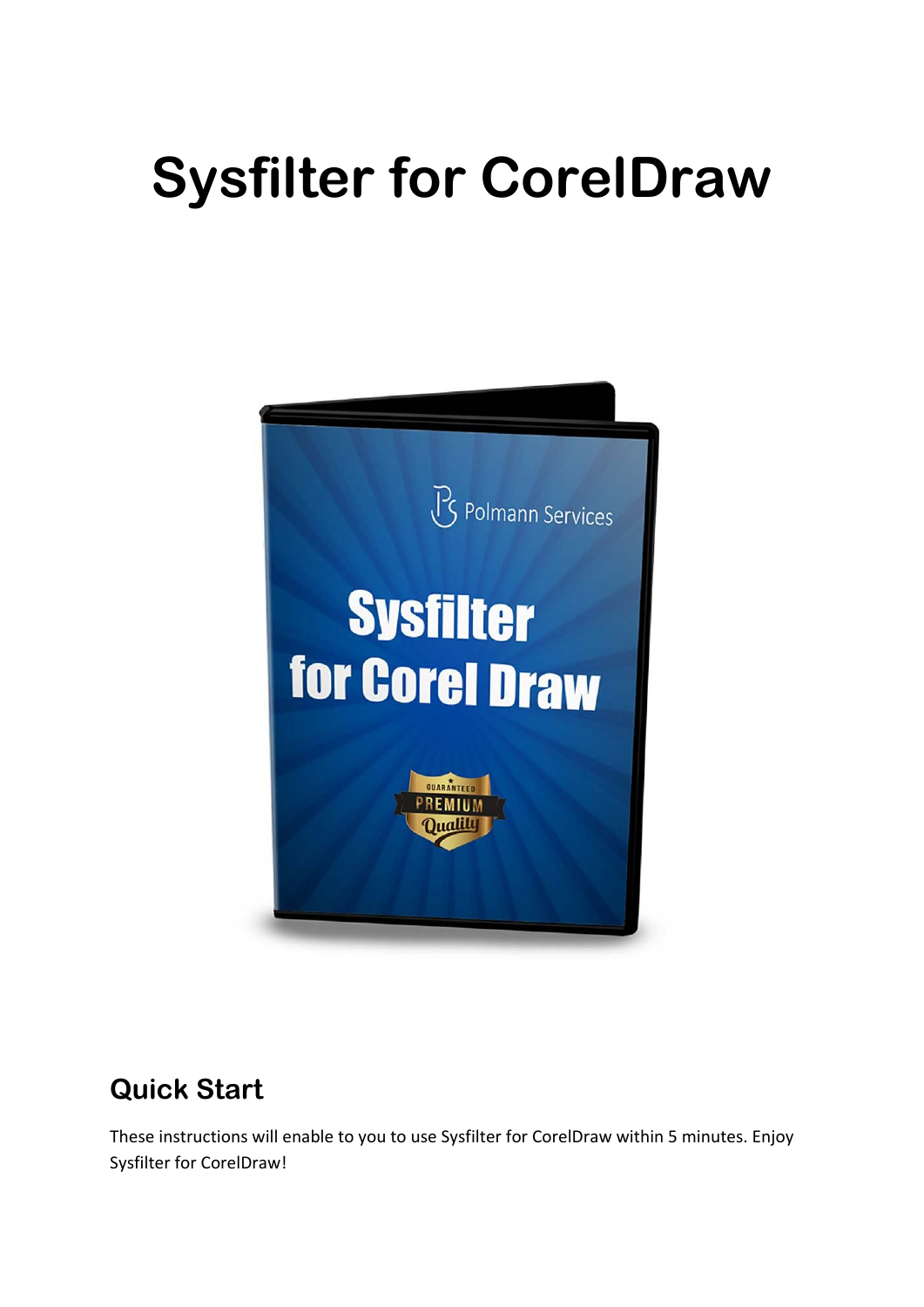#### **1. Installation**

Execute the download file and follow the instructions on the screen.

#### **2. Test Software**

After installation and start of Sysfilter, a welcome screen will be displayed. In the welcome screen click on "Test Software". You will get to the main view.

#### **3. Set up Filter**

Select the desired CorelDraw version. Select "Tools" -> "Options…" to open the setup window. Go to the "CorelDraw" version list box and select the desired version. **CorelDraw X7 is set by default**. Afterwards click on OK.

#### **4. Set up CorelDraw**

#### **4.1) Deactivate all warnings in CorelDraw:**

Open CorelDraw and go to menu **Tools** → **Options** → **Work space** → **Warnings**

● and deactivate all check boxes.

If warnings are activated, Sysfilter can be blocked by CorelDraw warning messages. The warning messages can be activated again after the text transfer

#### **4.2) Deactivate the Font Navigator Catalog**

Open CorelDraw and go to menu **Tools** → **Options** → **Work space** → **Text** → **Fonts**

● and click on the option "Do not use font Navigator Catalog"

## **5. Transfer Texts / Export Texts**

Search for the appropriate directory where your CorelDraw files are stored. To do this, use the file explorer on the left side. The CorelDraw files will be automatically displayed in the file list.

Select the file in the file list and click on "Export Text".

A RTF file is being generated. The texts in the RTF file can now be translated or edited optionally.